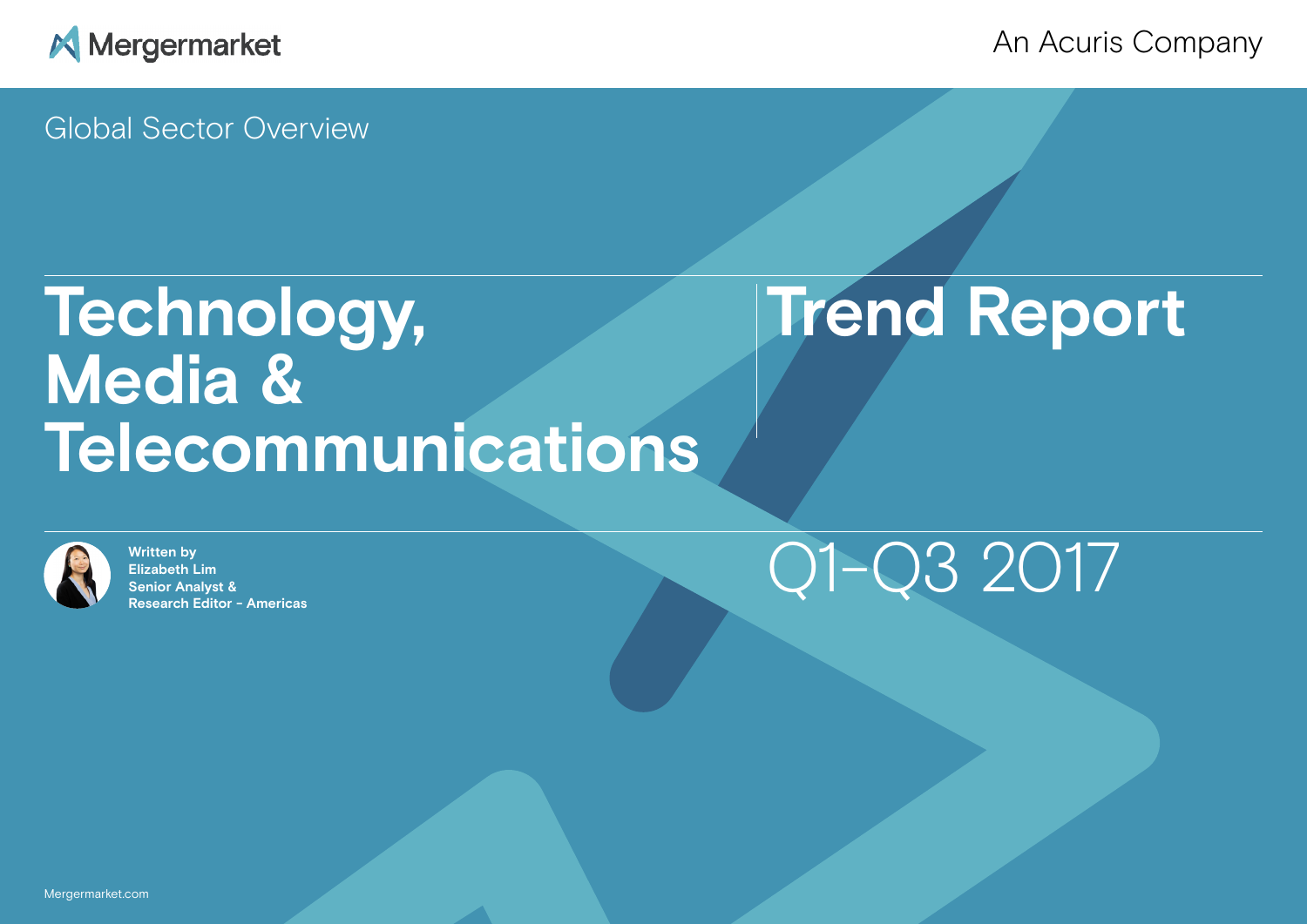## **Data analysis**

#### *How are we going to prepare for the robot revolution?*

The Singularity will be here in 30 years, according to Masayoshi Son. To prepare, the CEO of SoftBank and billionaire investor launched his Vision Fund last year, which closed with US\$ 93bn, and has been rapidly buying up stakes in cutting edge ventures ever since.

Numerous investors have followed suit. In Q1-Q3 2017, though the total disclosed value of dealmaking in Technology, Media & Telecommunications (TMT) fell by almost a quarter to US\$ 299.5bn compared to US\$ 391.1bn during the same period last year, overall deal count remained more or less steady at 2,370 transactions, while falling in most other sectors.

Much of this boost was driven by Technology transactions. Where Media and Telecom lost ground in terms of volume as both sectors struggle to reinvent themselves in a rapidly digitizing world, Tech made up the difference, with such gains likely to continue through the rest of the year.

#### *The SoftBank Model*

SoftBank's buys have been fairly representative of a market share grab taking place throughout the industry, and have ranged from medical testing start-ups (Guardant Health) to budding autonomous vehicle companies (Nauto) to artificial intelligence (Appier; Petuum) and robotics firms (Boston Dynamics; Schaft). Investments have especially picked up following the Vision Fund's formation.

To date this year, the company has already engaged in a record 27 transactions, more than 3x the number for the whole of last year, and with only one transaction having lapsed – a US\$ 1.8bn attempt to acquire Luxembourgbased satellite provider Intelsat in the first half of the year.

Deals that have closed over just the last few months have included such ventures as a US\$ 250m bid with Accel for popular messaging platform Slack, a US\$ 114m bid with Qualcomm Ventures for autonomous robot company Brain Corporation, a bid as part of a consortium of sponsors for an undisclosed consideration of indoor farming start-up Plenty, and the full-on acquisition of US cyberdefense company Cybereason, also for an undisclosed consideration, among many others.

Most of SoftBank's bids have been as part of various consortia – altogether, they have taken stakes in companies worth a combined US\$ 22bn.

#### *Chips in crisis*

SoftBank's buying frenzy was not the only notable activity out of Japan this year. In September, Toshiba Corporation agreed to sell a 59.8% stake in its prized microchip unit for US\$ 10.6bn (with an enterprise value of US\$ 17.8bn) to a consortium led by Bain Capital and which included such investors as Apple, Dell, and Kingston Technology after struggling to stem the losses from its failed investment in the nuclear unit of US-based Westinghouse.

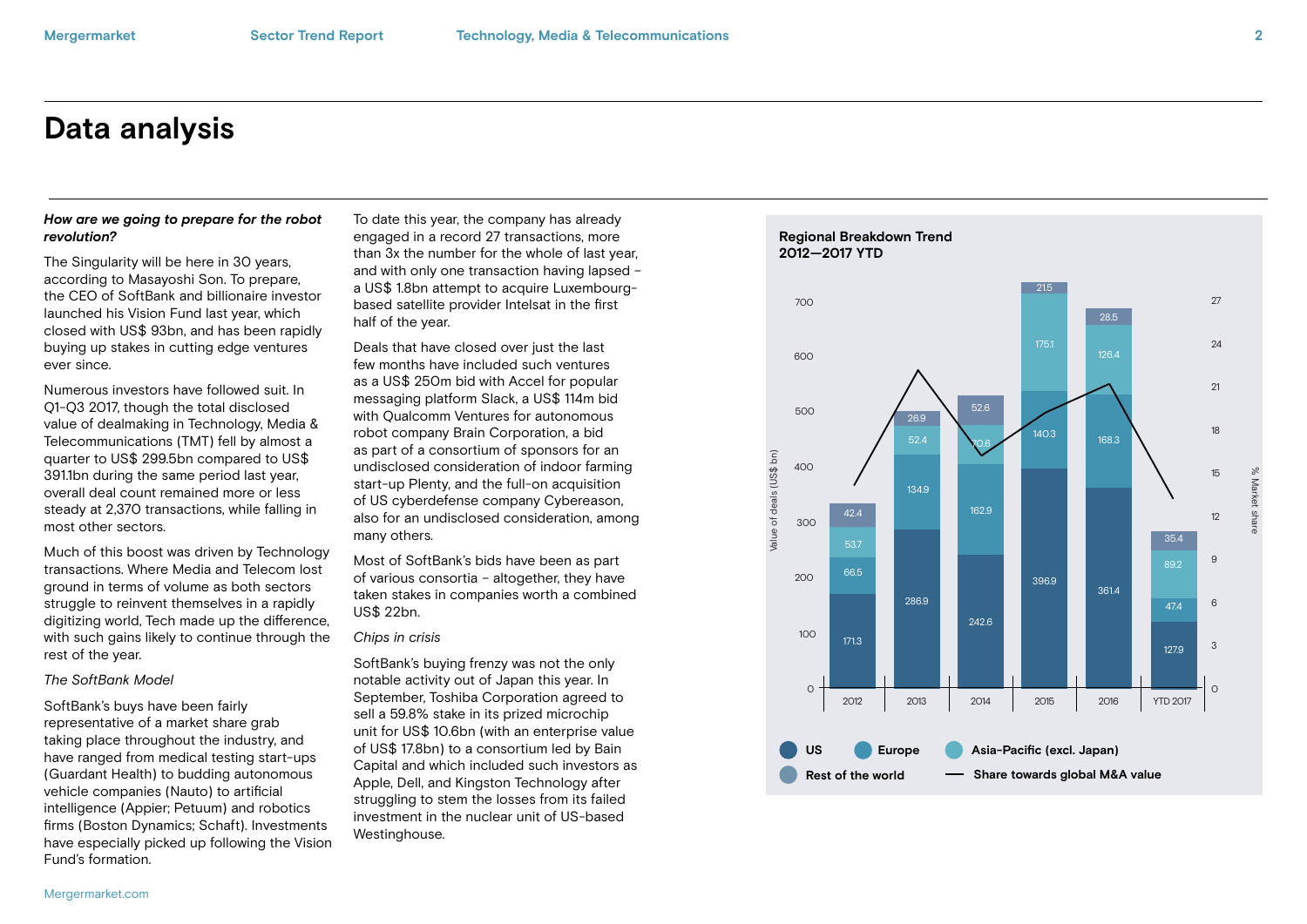## **Data analysis** continued

However, Toshiba's SanDisk joint venture partner Western Digital, which had previously been part of a potential bid for the microchip unit along with KKR prior to the Bain deal being inked, sought to block the latter transaction claiming Toshiba's violation of the terms of an arbitration settlement last summer. Such terms had stated that any sale by Toshiba of its microchip unit was to be publicly disclosed to Western Digital at least two weeks before signing.

Cross-border chip deals between APAC and the US also faced a different kind of hurdle in the case of Chinese buys of US semiconductors firms. In September, US President Donald Trump blocked Chinabacked, US-based Canyon Bridge Capital Partners' US\$ 1.2bn takeover bid of Lattice Semiconductor Corporation following a recommendation to do so by the Committee on Foreign Investment in the US (CFIUS) due to national security concerns, the second of two such lapsed semiconductors transactions between China and the US to date this year worth a total of US\$ 3.1bn. The committee had previously blocked Ingenic Semiconductor's US\$ 1.8bn bid for OmniVision Technologies and a 94.3% stake in China-based Superpix Micro Technology.

Aside from these, so far this year, Chinese firms have signed deals to acquire 48 US companies across all sectors for a combined US\$ 7.2bn, four of which are in the semiconductor space and altogether worth  $USS 12hn$ 

#### *US leads global activity*

Despite this, APAC's dealmaking activity in

the TMT sector has grown, setting a regional record of a 35% market share by value already in the first three quarters of the year compared to all previous years in full. Total deal value reached US\$ 103.4bn and 515 deals, with the region also capturing the three out of the top five transactions for the period globally.

However, it was the US, home to Silicon Valley and the entertainment industry, that ranked first across the globe, once again leading global TMT activity by capturing 43% of market share by value with 892 deals worth US\$ 127.9bn, and claiming the period's top deal – Discovery Communications' US\$ 14.4bn acquisition of Scripps Networks Interactive.

Europe, in turn, recorded not an insignificant number of deals, just behind the US with 813 transactions, though with smaller price tags – an aggregate US\$ 47.4bn, and reflecting a market share by value of 16%. The region, in the midst of Brexit negotiations, is on track to end the year with a record low market share.

*Let the streaming wars begin*

Technology's growing prevalence in just about everything has also had an undeniable impact on neighboring sectors such as Media. With online streaming and the possibility of seemingly endless content available 24/7, the industry has seen added pressure to evolve beyond the traditional studios and platforms of the past. Subscription streaming services have chipped away at the market share of traditional cable and entertainment giants, forcing them to consider adopting similar services.

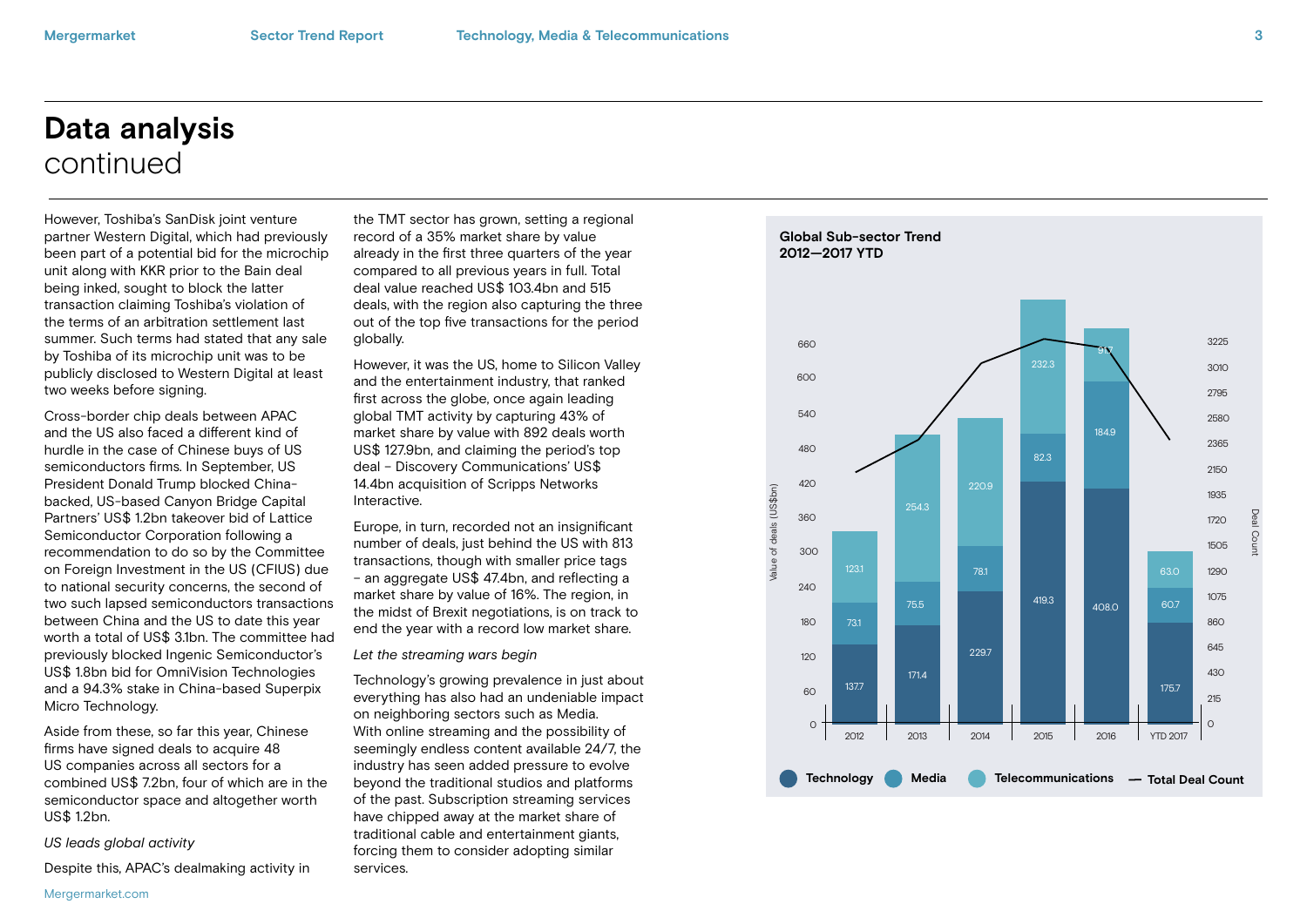## **Data analysis** continued

Industry disruptor Netflix recorded a 32.3% increase in revenue to US\$ 8.4bn in the first three quarters of the year over the same period in 2016, according to its latest 10-Q filing with the SEC, and made its first-ever acquisition in August, of UK-based comic book company Millarworld, with further plans to boost its original content.

One day after the Millarworld acquisition, Disney announced that it would be pulling most of its movies from Netflix, including the Star Wars franchise and its Disney-branded and Pixar content, with the intent to launch its own streaming service as well as boost sports channel ESPN over the next couple of years.

Disney already owns stakes in Vice Media and Netflix rival Hulu, and recently bought a 42% stake, in addition to the 33% it already owned, in Major League Baseball online video provider BAMTech Media for US\$ 16bn.

Other notable Disney investments made recently include an undisclosed stake in SambaTV, a smart television analytics app, and interactive storytelling platform Playbuzz, also for an undisclosed stake.

Later in the month, Silicon Valley giants Apple and Facebook entered the fray, with the former announcing plans to invest US\$ 1bn in purchasing and developing original online content over the next year and the latter launching its video streaming platform Facebook Watch in early September, which includes some original content and allows users to watch full shows instead of just scrolling through clips.

As competition in the streaming space heats up, implications for the Media sector could mean a continued grab for original content and digital applications.

"Every industry that mankind created will be redefined. The medical industry, automobile industry, the information industry of course. Every industry that mankind ever defined and created, even agriculture, will be redefined ... The definition of whatever the industry, will be redefined."

-Masayoshi Son, CEO of SoftBank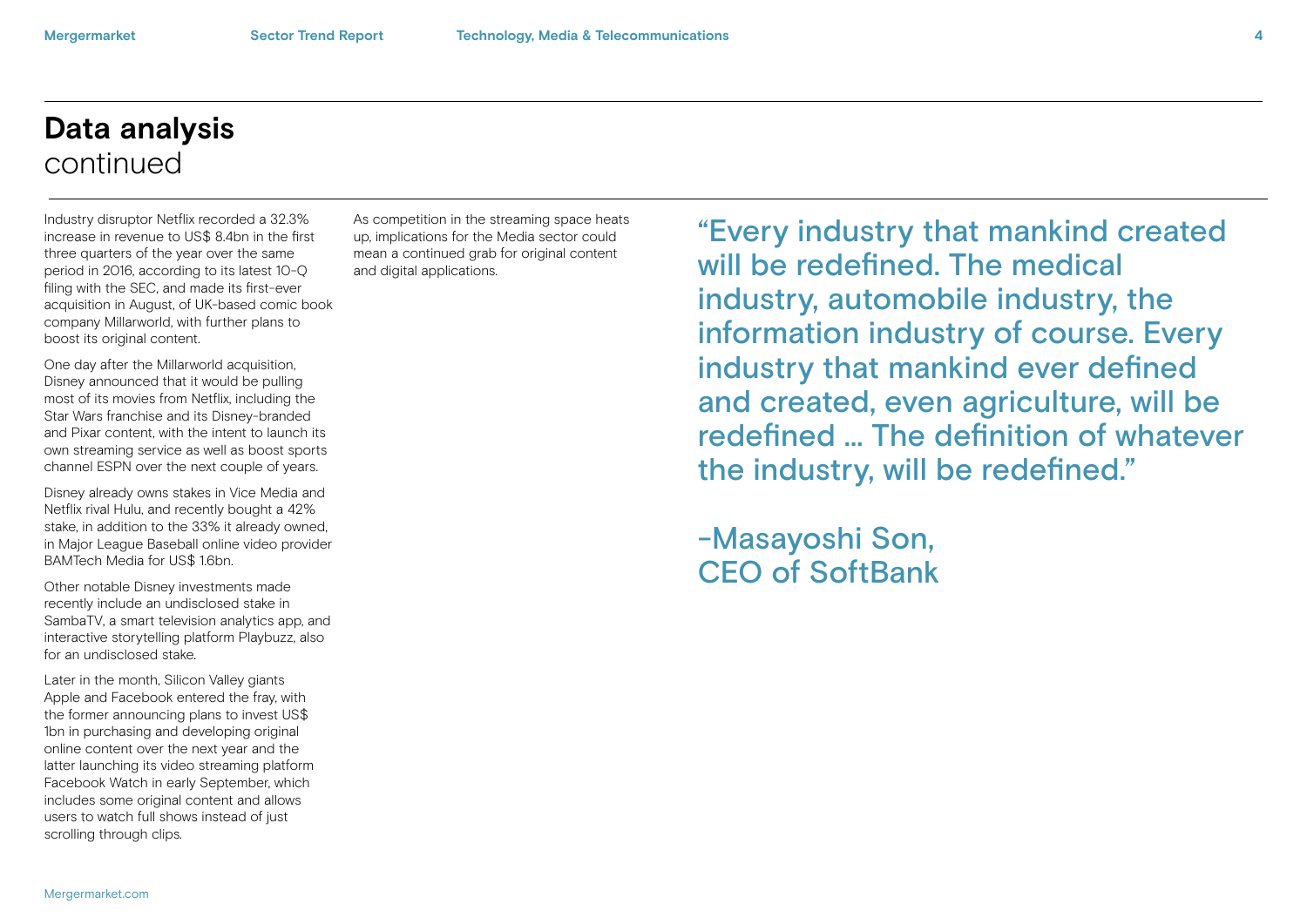# **Top deals**

| <b>Deal Details</b> |                                    |                                                                                   |                                                                                          | <b>Advisor details</b>                                                                                                                     |                                                                                           |                                                                           |                                                                                                                                                   |  |  |
|---------------------|------------------------------------|-----------------------------------------------------------------------------------|------------------------------------------------------------------------------------------|--------------------------------------------------------------------------------------------------------------------------------------------|-------------------------------------------------------------------------------------------|---------------------------------------------------------------------------|---------------------------------------------------------------------------------------------------------------------------------------------------|--|--|
| Value (US\$m)       | <b>Announcement Target</b><br>date |                                                                                   | <b>Bidder</b>                                                                            | FA to sell-side                                                                                                                            | LA to sell-side                                                                           | FA to buy-side                                                            | LA to buy-side                                                                                                                                    |  |  |
| 14,383              | $31 -$ Jul-17                      | <b>Scripps Networks</b><br>Interactive Inc.<br>(USA)                              | <b>Discovery</b><br>Communications Inc.<br>(USA)                                         | Allen & Company; Evercore;<br>JPMorgan                                                                                                     | Kirkland & Ellis: Weil Gotshal &<br>Manges; Advising FA: Clifford<br>Chance; White & Case | Goldman Sachs & Co;<br>Guggenheim Partners; UBS<br><b>Investment Bank</b> | Debevoise & Plimpton; Sullivan<br>& Cromwell; Wachtell, Lipton,<br>Rosen & Katz; Advising FA:<br>Davis Polk & Wardwell; Gibson<br>Dunn & Crutcher |  |  |
| 12.668              | 20-Mar-17                          | Vodafone India<br>Limited<br>(India)                                              | Idea Cellular Limited<br>(India)                                                         | Bank of America Merrill Lynch;<br>Kotak Investment Banking;<br>Morgan Stanley; Robey<br>Warshaw: Rothschild: UBS<br><b>Investment Bank</b> | <b>S&amp;R Associates: Shardul</b><br>Amarchand Mangaldas & Co;<br>Slaughter and May      | Axis Capital; Goldman Sachs &<br>Co; JPMorgan                             | AZB & Partners: Bharucha &<br>Partners: Vaish Associates                                                                                          |  |  |
| 10,644              | 28-Sep-17                          | <b>Toshiba Memory</b><br>Corporation (59.8%<br>Stake)<br>(Japan)                  | Consortium led by<br><b>Bain Capital LLC</b><br>(USA)                                    | Credit Suisse: Goldman Sachs<br>& Co; Nomura Holdings Inc                                                                                  | Morrison & Foerster: Nishimura -<br>& Asahi                                               |                                                                           | Akin Gump Strauss Hauer<br>& Feld; Dechert; Nagashima<br>Ohno & Tsunematsu; Ropes &<br>Gray                                                       |  |  |
| 9.253               | 21-Aug-17                          | China United<br>Network<br>Communications<br>Limited (29.89%<br>Stake)<br>(China) | An investor group<br>led by China Life<br><b>Insurance Company</b><br>Limited<br>(China) | China International Capital                                                                                                                | Freshfields Bruckhaus Deringer -                                                          |                                                                           | Fangda Partners; Haiwen &<br>Partners                                                                                                             |  |  |
| 7.100               | $18 - Jul - 17$                    | <b>Lightower Fiber</b><br><b>Networks</b><br>(USA)                                | Crown Castle<br>International<br>Corporation<br>(USA)                                    | Barclays; Citi; Evercore;<br>JPMorgan; UBS Investment<br>Bank                                                                              | Ropes & Gray                                                                              | Morgan Stanley                                                            | Cravath, Swaine & Moore                                                                                                                           |  |  |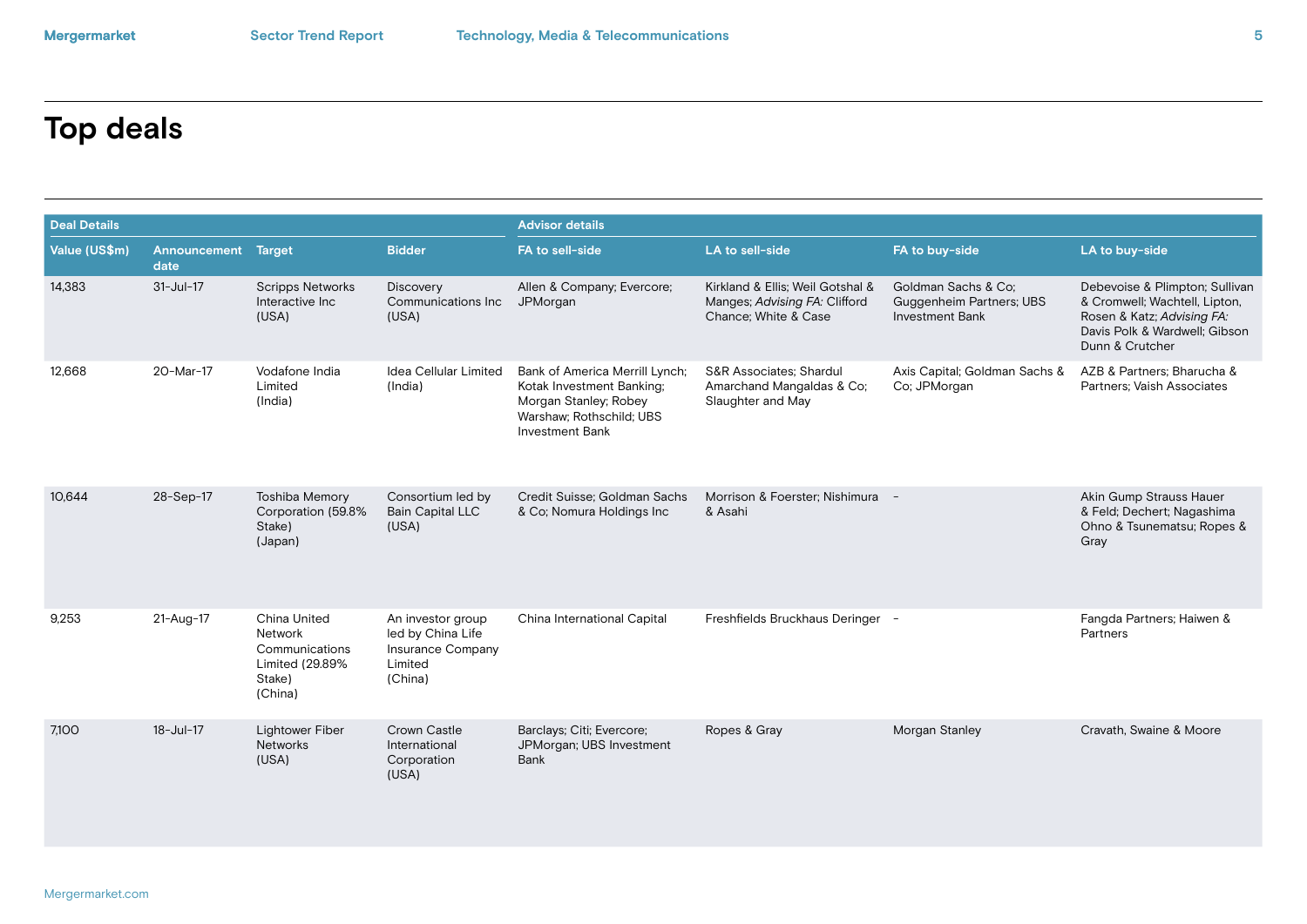## **Drivers & Heat chart**

based on potential companies for sale

According to *Mergermarket* intelligence, an area that could see **Heat chart based on potential companies for sale** more investment on the horizon is the emerging FinTech market in Central & South America. Following a wave of payment startups, the next space to watch could be digital peer-to-peer lending platforms, particularly in Mexico and Brazil.

Another area that could see more dealmaking in the near future is the SpaceTech industry. Facebook has already come out and said that it is interested in building an "internet of the sky" to achieve scale while providing access to those in developing countries. Further, growing cybersecurity concerns, intelligence needs, and navigational capabilities could spur more interest in companies that provide such services.

Finally, as companies like Amazon, Walmart, and Target continue to compete for customers and grow their market shares in the ecommerce and retail industries, the logistics technology space could see an uptick in activity as businesses strive to deliver more efficiently to customers who are increasingly buying goods online. Tracking, delivery, and payment processing services could all be potential areas for investment.

| <b>Sector</b>   | <b>Industrials</b><br>&<br><b>Chemicals</b> | <b>TMT</b>      | Pharma,<br>Medical &<br><b>Biotech</b> | <b>Consumer</b>  | Energy,<br>Mining &<br><b>Utilities</b> | <b>Business</b><br><b>Services</b> | Financial<br><b>Services</b> | Leisure        | $Con-$<br>struction |
|-----------------|---------------------------------------------|-----------------|----------------------------------------|------------------|-----------------------------------------|------------------------------------|------------------------------|----------------|---------------------|
| North Asia      | 657                                         | 331             | 177                                    | 214              | 140                                     | <b>170</b>                         | 141                          | 93             | 116                 |
| North America   | 366                                         | 627             | 507                                    | 386              | 389                                     | 269                                | 210                          | 61             | 44                  |
| Western Europe  | 413                                         | 451             | 167                                    | 383              | 149                                     | 210                                | 203                          | 119            | 82                  |
| South Asia      | 88                                          | 65              | 68                                     | 90               | 54                                      | 47                                 | 105                          | 17             | 27                  |
| South East Asia | 64                                          | 60              | 25                                     | 66               | 65                                      | 44                                 | 88                           | 39             | 30                  |
| Australasia     | 55                                          | 117             | 65                                     | 103 <sub>1</sub> | 108                                     | 69                                 | 60                           | 35             | 10 <sup>°</sup>     |
| C & S America   | 53                                          | 38              | 36                                     | 95               | 85                                      | 72                                 | 30                           | 22             | 13                  |
| <b>CEE</b>      | 47                                          | 33              | 12                                     | 43               | 45                                      | 15                                 | 44                           | 14             | 11                  |
| Japan           | 32                                          | 44              | 42                                     | 30               | 5                                       | 24                                 | $\overline{7}$               | 3              | $\mathbf{1}$        |
| Africa          | 18                                          | 10 <sup>°</sup> | 8                                      | 10               | 38                                      | 8                                  | 13                           | 3              | 6                   |
| Southern Europe | 16                                          | 19              | 6                                      | 19               | 12                                      | $\overline{4}$                     | 5                            | $\overline{9}$ | 3                   |
| Middle East     | 13                                          | 57              | 23                                     | 9                | 14                                      | 9                                  | 9                            | 6              | $\mathbf{1}$        |
| <b>Nordics</b>  | $\overline{7}$                              | 11              | $\overline{2}$                         | $\mathbf{1}$     | $\overline{7}$                          | $\overline{4}$                     | $\mathbf{1}$                 | 2              | $\overline{2}$      |
| Central Asia    |                                             | $\mathbf{1}$    |                                        |                  | 6                                       |                                    | 6                            |                |                     |

Criteria of heat chart:

Mergermarket's sector heat chart is based on companies tagged as "Companies for sale" in the last six months.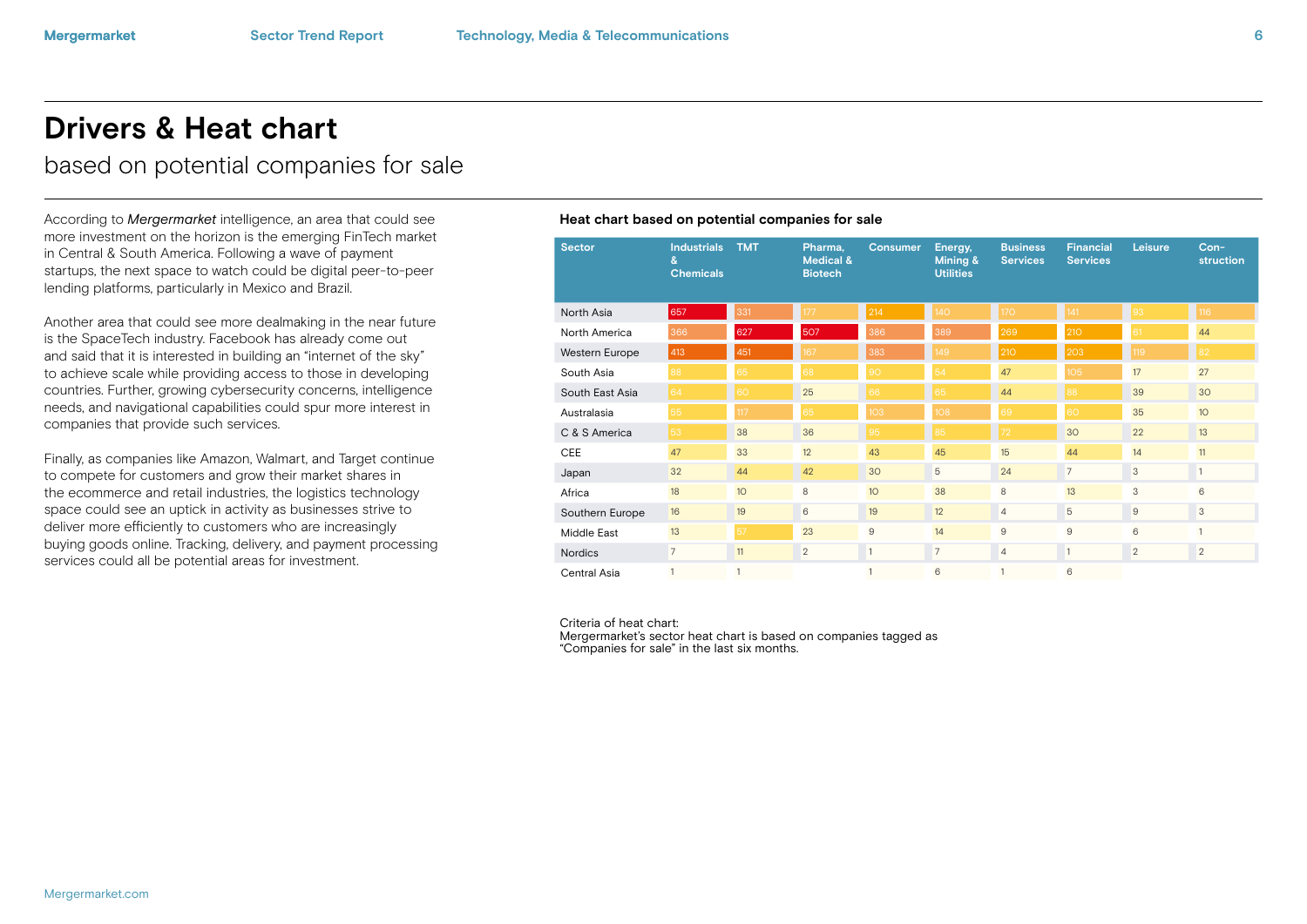## **League tables**

| Ranking         |                 |                               |                         | Q1-Q3 2017           |                         |                   |
|-----------------|-----------------|-------------------------------|-------------------------|----------------------|-------------------------|-------------------|
| $Q1-Q3$<br>2017 | $Q1-Q3$<br>2016 | <b>Company name</b>           | <b>Value</b><br>(USD m) | <b>Deal</b><br>count | <b>Value</b><br>(USD m) | % Value<br>change |
| 1               | 5               | JPMorgan                      | 73,269                  | 45                   | 55,770                  | 31.4%             |
| $\mathbf{2}$    | 1               | Goldman Sachs & Co.           | 69.780                  | 34                   | 102.335                 | $-31.8%$          |
| 3               | 3               | Morgan Stanley                | 53.315                  | 35                   | 62.703                  | $-15.0%$          |
| 4               | 4               | <b>UBS Investment Bank</b>    | 43,306                  | 14                   | 62,154                  | $-30.3%$          |
| 5               | 21              | Evercore                      | 34,335                  | 22                   | 14.463                  | 137.4%            |
| 6               | 7               | <b>Credit Suisse</b>          | 32.789                  | 32                   | 45,525                  | $-28.0%$          |
| 7               | 15              | Citi                          | 27,116                  | 29                   | 24,312                  | 11.5%             |
| 8               | $\overline{2}$  | Bank of America Merrill Lynch | 23,271                  | 14                   | 65.619                  | $-64.5%$          |
| 9               | 33              | Guggenheim Partners           | 21,933                  | 6                    | 5,394                   | 306.6%            |
| 10              | 37              | Rothschild                    | 19,736                  | 26                   | 4,036                   | 389.0%            |

### **Financial advisor league table by value Financial advisor league table by deal count**

| Ranking         |                 |                      | Q1-Q3 2017              |                      | Q1-Q3 2016        |                 |
|-----------------|-----------------|----------------------|-------------------------|----------------------|-------------------|-----------------|
| $Q1-Q3$<br>2017 | $Q1-Q3$<br>2016 | <b>Company name</b>  | <b>Value</b><br>(USD m) | <b>Deal</b><br>count | <b>Deal count</b> | Count<br>change |
| 1               | 10              | EY                   | 2,680                   | 50                   | 28                | 22              |
| $\overline{2}$  | 5               | JPMorgan             | 73,269                  | 45                   | 36                | 9               |
| 3               | 3               | Morgan Stanley       | 53,315                  | 35                   | 40                | $-5$            |
| 4               | 2               | Goldman Sachs & Co.  | 69.780                  | 34                   | 43                | $-9$            |
| 5               | 12              | <b>Credit Suisse</b> | 32.789                  | 32                   | 23                | 9               |
| 6               | 21              | Citi                 | 27,116                  | 29                   | 16                | 13              |
| $\overline{7}$  | $\mathbf{1}$    | <b>PwC</b>           | 219                     | 28                   | 44                | $-16$           |
| 8               | 13              | Lazard               | 16,144                  | 27                   | 20                | 7               |
| 9               | 16              | <b>Jefferies</b>     | 8,991                   | 27                   | 19                | 8               |
| 10              | 6               | Deloitte             | 5,636                   | 27                   | 33                | -6              |

### **Legal advisor league table by value**

| Ranking         |                 |                                   |                         | Q1-Q3 2017           |                         |                   |
|-----------------|-----------------|-----------------------------------|-------------------------|----------------------|-------------------------|-------------------|
| $Q1-Q3$<br>2017 | $O1-O3$<br>2016 | <b>Company name</b>               | <b>Value</b><br>(USD m) | <b>Deal</b><br>count | <b>Value</b><br>(USD m) | % Value<br>change |
| 1               | 10              | Kirkland & Ellis                  | 39,387                  | 93                   | 47.380                  | $-16.9%$          |
| $\mathbf{2}$    | 9               | Wachtell, Lipton, Rosen & Katz    | 30.925                  | 13                   | 48.028                  | $-35.6%$          |
| 3               | 15              | Weil Gotshal & Manges             | 30.643                  | 45                   | 35,840                  | $-14.5%$          |
| 4               | $\overline{2}$  | White & Case                      | 27.256                  | 34                   | 65,557                  | $-58.4%$          |
| 5               | 18              | Latham & Watkins                  | 27.144                  | 64                   | 32.726                  | $-17.1%$          |
| 6               | 12              | Sullivan & Cromwell               | 25,460                  | 17                   | 40.552                  | $-37.2%$          |
| 7               | 5               | Skadden Arps Slate Meagher & Flom | 25,368                  | 29                   | 57,876                  | $-56.2%$          |
| 8               | 48              | Clifford Chance                   | 24.956                  | 20                   | 7.953                   | 213.8%            |
| 9               | 47              | Debevoise & Plimpton              | 24,080                  | 7                    | 8.414                   | 186.2%            |
| 10              | 24              | Gibson Dunn & Crutcher            | 23.789                  | 19                   | 18.049                  | 31.8%             |

### **Legal advisor league table by deal count**

| Ranking         |                 |                               | Q1-Q3 2017              |                      | Q1-Q3 2016        |                 |
|-----------------|-----------------|-------------------------------|-------------------------|----------------------|-------------------|-----------------|
| $O1-O3$<br>2017 | $Q1-Q3$<br>2016 | <b>Company name</b>           | <b>Value</b><br>(USD m) | <b>Deal</b><br>count | <b>Deal count</b> | Count<br>change |
| 1               | 1               | <b>DLA Piper</b>              | <b>17,170</b>           | 109                  | 114               | $-5$            |
| $\overline{2}$  | 15              | Goodwin Procter               | 5,482                   | 97                   | 39                | 58              |
| 3               | $\overline{2}$  | Kirkland & Ellis              | 39,387                  | 93                   | 97                | $-4$            |
| 4               | 4               | Latham & Watkins              | 27.144                  | 64                   | 65                | $-1$            |
| 5               | 8               | Orrick Herrington & Sutcliffe | 6,102                   | 54                   | 52                | $\overline{2}$  |
| 6               | 6               | Cooley                        | 7,409                   | 53                   | 57                | $-4$            |
| $\overline{7}$  | 3               | Jones Day                     | 8,904                   | 51                   | 66                | $-15$           |
| 8               | 12              | Morgan Lewis & Bockius        | 13,213                  | 49                   | 48                |                 |
| 9               | $\overline{7}$  | Weil Gotshal & Manges         | 30,643                  | 45                   | 56                | $-11$           |
| 10              | 14              | O'Melveny & Myers             | 8,843                   | 38                   | 43                | -5              |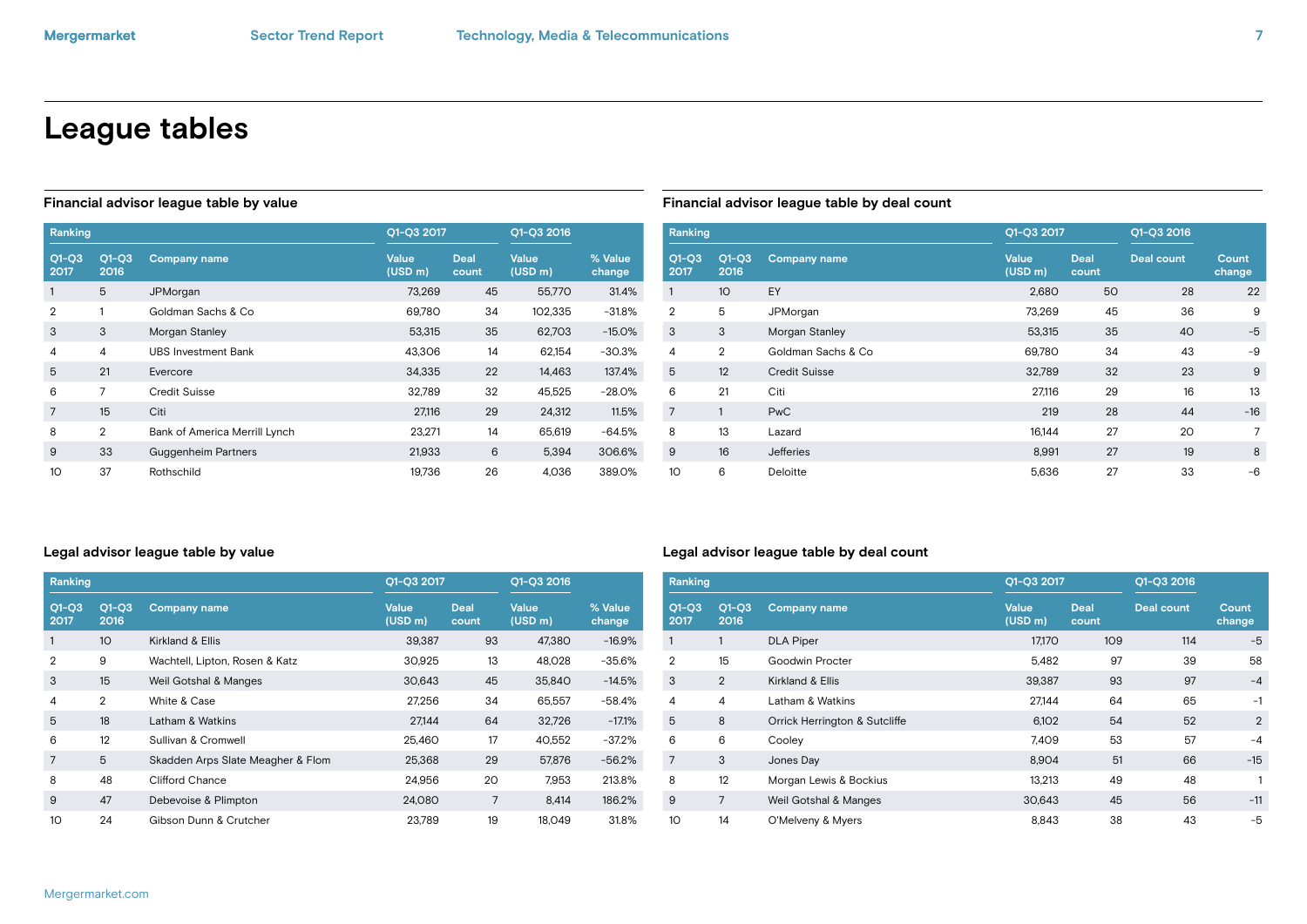## **Criteria Contacts**

All data is based on transactions valued over US\$ 5m and is based on Mergermarket's M&A deals database. Deals with undisclosed deal values are included where the target's turnover exceeds US\$10m. Deals where the stake acquired is less than 30% will only be included if the value is greater than US\$100m. Click [here](http://www.mergermarket.com/pdf/deal_criteria.pdf) for the full deal criteria.

M&A trend: Based on the dominant sector of the target company being Technology, Media & Telecommunications. The dominant geography of the target company is based on global activity or the region stated. Excludes lapsed and withdrawn bids.

Cross-border M&A: Based on a transaction involving at least two different countries between target and bidder.

Top deals: Based on the dominant sector of the target company being Technology, Media & Telecommunications. The dominant geography of the target company is based on global activity. FA refers to financial advisor. LA refers to legal advisor. Excludes lapsed and withdrawn bids.

League tables: Based on the dominant sector of the target company being Technology, Media & Telecommunications and the geography of the target, bidder or seller being global. The financial advisor tables exclude lapsed and withdrawn bids. The legal advisor tables include lapsed and withdrawn bids.

All values are in US\$. Data correct as of 30-Sep-2017.

#### **Production**

#### **Senior Analyst & Research Editor - Americas**

Elizabeth Lim elizabeth.lim@acuris.com +1 212 686 3016

Asia

**Commercial** Americas Kurt Viehl

Simon Anam Simon.Anam@acuris.com +852 2158 9370

Kurt.Viehl@acuris.com +1 212 390 7812

EMEA

Ben Rumble Ben.Rumble@acuris.com +44 20 3741 1007

### **Deal Submissions** Americas

Jason Loria Jason.Loria@acuris.com +1 646 378 3122

#### Asia

John Capulong John.Capulong@acuris.com +852 2158 9723

#### EMEA

Andrea Putaturo Andrea.Putaturo@acuris.com +44 20 3741 1274

## **Press Relations**

#### Americas

Chrissy Carney Chrissy.Carney@acuris.com +1 646 378 3118

#### Asia

Su-Chin Zhang SuChin.Zhang@acuris.com +852 2158 9706

#### **FMFA**

Olivia Cummins Olivia.Cummins@acuris.com +44 20 3741 1129